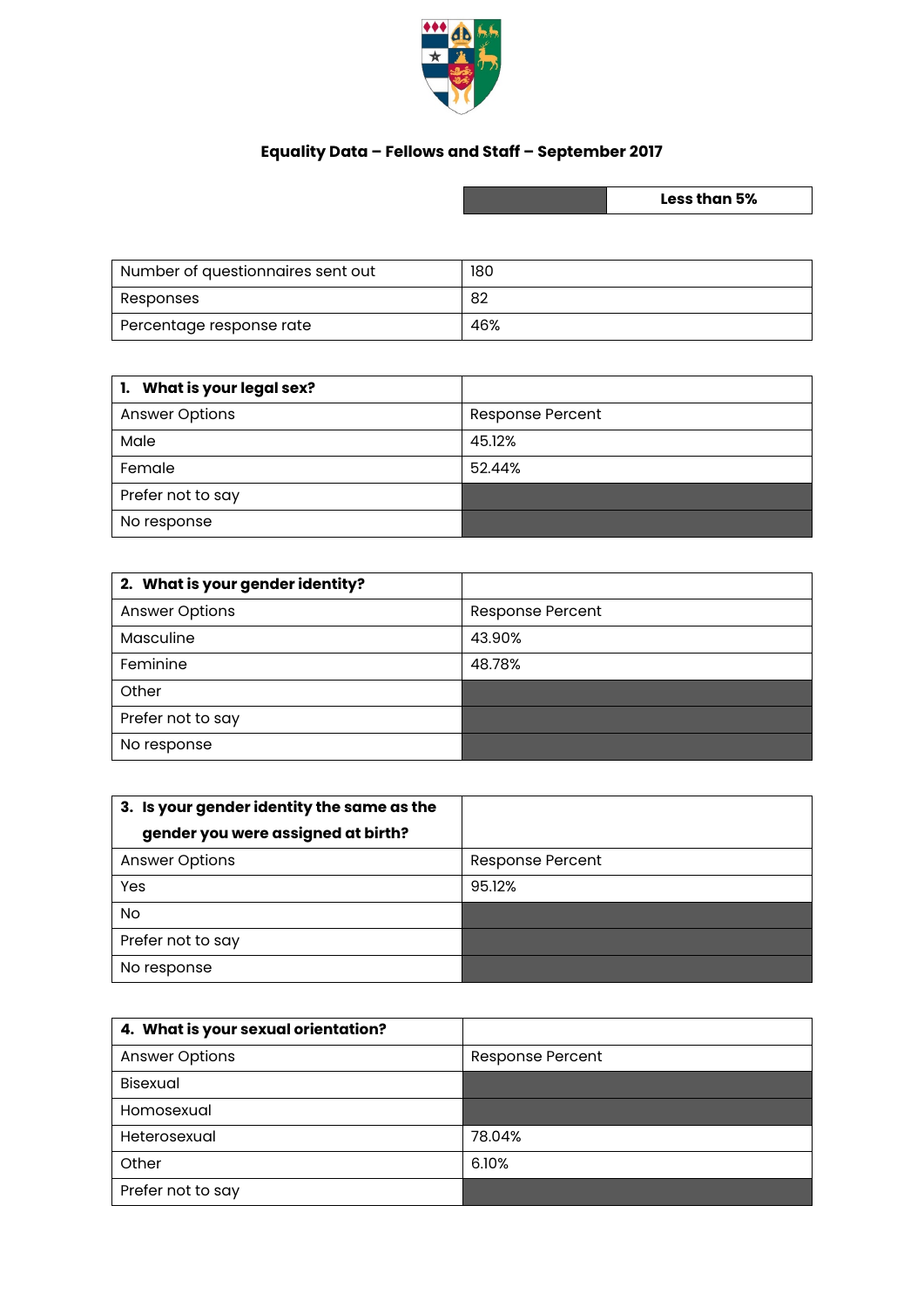

No reponse

| 5. What is your marital status? |                         |
|---------------------------------|-------------------------|
| <b>Answer Options</b>           | <b>Response Percent</b> |
| Unmarried                       | 29.27%                  |
| Married/In a Civil Partnership  | 67.07%                  |
| Prefer not to say               |                         |
| No response                     |                         |

| 6. What is your age?  |                  |
|-----------------------|------------------|
| <b>Answer Options</b> | Response Percent |
| $18 - 25$             |                  |
| $26 - 30$             | 7.32%            |
| $31 - 35$             | 9.76%            |
| $36 - 40$             | 18.29%           |
| $41 - 45$             | 8.54%            |
| $46 - 50$             | 10.98%           |
| $51 - 55$             | 13.41%           |
| $56+$                 | 26.82%           |
| Prefer not to say     |                  |
| No response           |                  |

| 7. Do you have a disability or long term medical condition? |                  |
|-------------------------------------------------------------|------------------|
| <b>Answer Options</b>                                       | Response Percent |
| Disability                                                  |                  |
| No disability                                               | 92.98%           |
| Prefer not to say                                           |                  |
| No response                                                 |                  |

| 8. How would you describe your ethnic origin?: |                  |
|------------------------------------------------|------------------|
| <b>Answer Options</b>                          | Response Percent |
| <b>British</b>                                 | 59.75%           |
| <b>Irish Traveller</b>                         |                  |
| Roma                                           |                  |
| Other White background                         | 23.17%           |
| Black or Black British - Caribbean             |                  |
| Black or Black British - African               | 6.10%            |
| Other Black background                         |                  |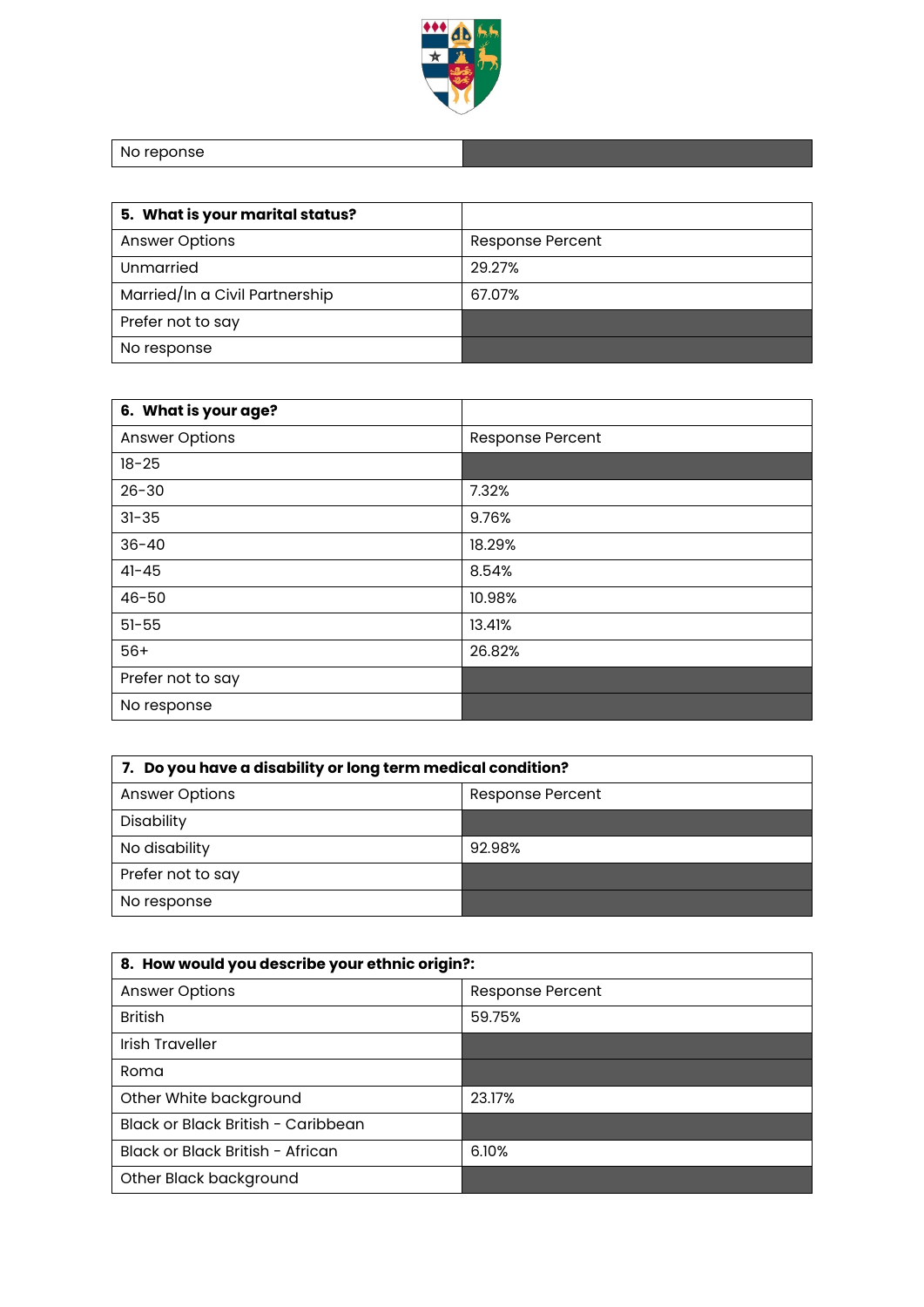

| Asian or Asian British - Indian      |  |
|--------------------------------------|--|
| Asian or Asian British - Pakistani   |  |
| Asian or Asian British - Bangladeshi |  |
| Chinese                              |  |
| Other Asian background               |  |
| Mixed White and Black - Caribbean    |  |
| Mixed White and Black - African      |  |
| Mixed White and Asian                |  |
| Other mixed background               |  |
| Arab                                 |  |
| Middle Eastern                       |  |
| Prefer not to say                    |  |
| No response                          |  |

| 9. What is your religion/belief (including no religion/belief)? |                  |
|-----------------------------------------------------------------|------------------|
| <b>Answer Options</b>                                           | Response Percent |
| <b>Atheist</b>                                                  | 17.07%           |
| Agnostic                                                        | 6.10%            |
| <b>Buddhist</b>                                                 |                  |
| Christian                                                       | 46.33%           |
| Hindu                                                           |                  |
| Jewish                                                          |                  |
| Muslim                                                          |                  |
| Sikh                                                            |                  |
| Spiritual                                                       |                  |
| Other                                                           | 7.32%            |
| Prefer not to say                                               | 8.54%            |
| No response                                                     | 7.32%            |

| 10. Are you currently pregnant or have you |                         |
|--------------------------------------------|-------------------------|
| been pregnant in the last year?            |                         |
| <b>Answer Options</b>                      | <b>Response Percent</b> |
| Yes                                        |                         |
| No.                                        | 85.36%                  |
| Prefer not to say                          |                         |
| No response                                | 9.76%                   |

| 11. In the past year, have you taken |  |
|--------------------------------------|--|
|                                      |  |